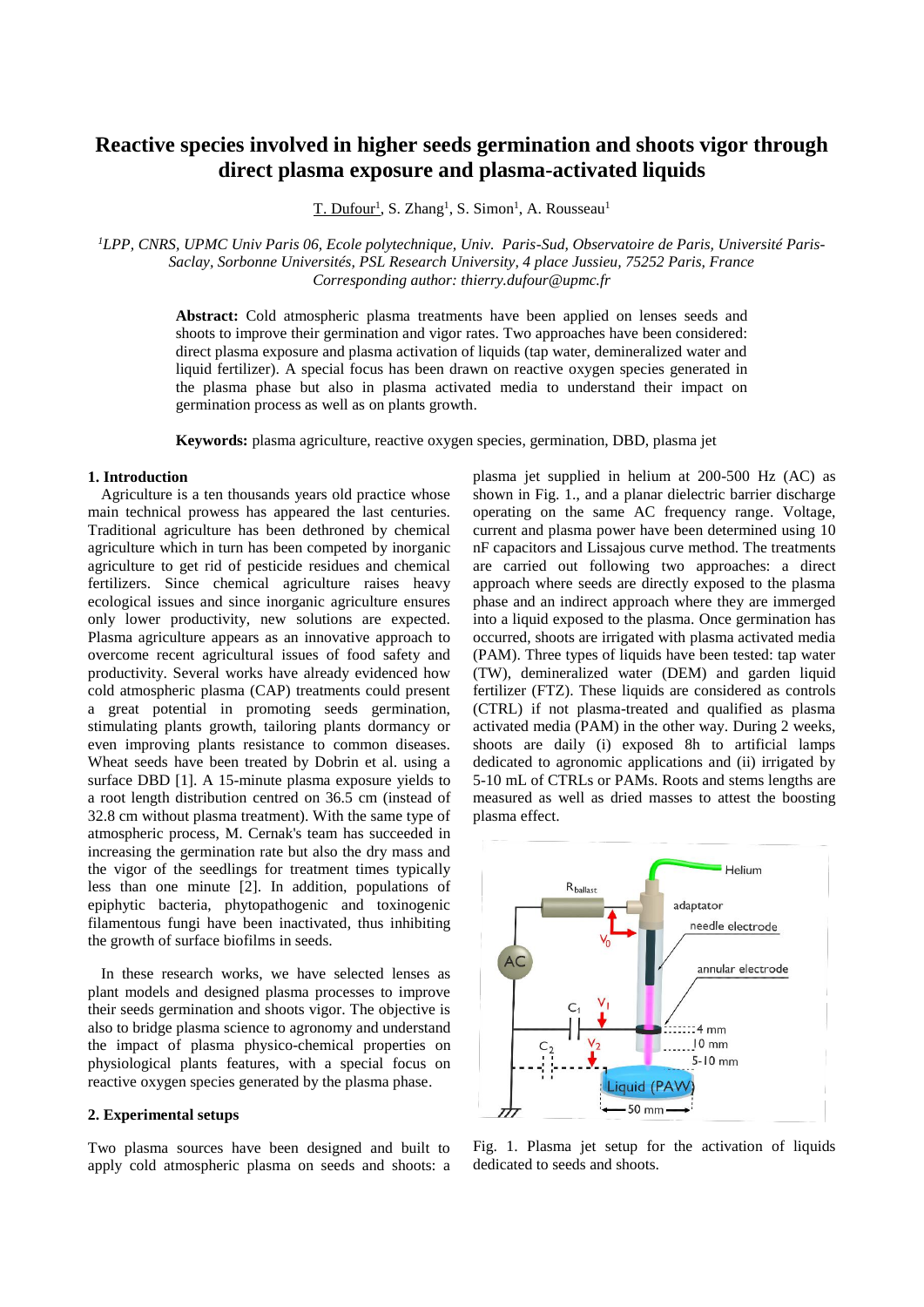Chemical species have been investigated in the plasma phase combining optical emission spectroscopy and mass spectrometry but also in the liquid phase using spectrophotometry techniques [3] and liquid probes so as to measure hydrogen peroxide, nitrates and nitrites. The PAMs have also been investigated using various chemical probes to measure pH and redox potentials.

# **3. Results & discussion**

### **3.1. Plasma jet in spark-to-streamer mode**

PAMs have been prepared with the jet device operating in a spark-to-streamer mode rather than the usual streamer mode. The power delivered to the plasma jet is the same in the two modes but the radical species generated are different – at least in terms of concentrations – owing to a different setup configuration: the spark-to-streamer mode requires the liquid to be grounded while it has to stay at a floating potential in the streamer mode. As an example, we have drawn in Fig. 2., the concentration of hydrogen peroxide in tap water (after its plasma activation) as a function of treatment time considering the two modes. For 10 min of treatment time, the amount of  $H_2O_2$  is almost 8 times higher using the spark-to-streamer mode compared with the streamer mode. Also, the deposited powers remain quite low in both cases (<500 mW) while the energetic yield is 35 nmol/J in the spark-to-streamer mode versus only 7 nmol/J in the streamer mode.



Fig. 2. Hydrogen peroxide produced in the liquid phase versus its plasma exposure time. The plasma jet is utilized either in spark-to-streamer mode or in streamer mode.

#### **3.2. Plasma-assisted germination of lenses seeds**

To study the effect of plasma on germination rate, lenses seeds are distributed in 6 test tubes (20 seeds/tube), as shown in Fig. 4. Each tube is filled with a specific liquid (10 mL), i.e. a control liquid or its corresponding PAM. No soil, no manure or any solid organic substrate has been utilized for sprouting and shoots growth.

The germination rate has been estimated at day 10 and is reported in Fig. 2. for the six previous experimental conditions. If the plasma treatment of demineralized water has no positive effect on the germination rate, it however has an important boosting impact with the two other PAMs. Indeed, the plasma activation of tap water has leaded to a germination rate increase from 22% to 100% and a similar trend has been obtained with the liquid fertilizer. Those rises result from complex mechanism between the native liquid oligo-minerals, the extern envelope properties of the seeds and the reactive oxygen species generated in the liquid phase upon its plasma exposure.



Fig. 3. Germination rates of lenses seeds considering tap water, demineralized water or liquid fertilizer either as controls or as plasma-activated media.

# **3.3. Influence of PAMs on lenses shoots stems**

Then, shoots stems have been measured versus time, considering tap water, demineralized water and liquid fertilizer, with/without plasma exposure. The picture in Fig. 4. shows lenses shoots at day 12. As shown in Fig. 5, upon the 0-15 days observation window, tap water treatment is unsurprisingly less efficient than fertilizer. This is particularly true on the first days after germination but not at the end, e.g. stems are quite close in length at day 14. However, the plasma activation of these two liquids has a dramatic effect on lenses stems. For instance at day 14, stems are as high as 11.5 cm for the two PAMs, versus approx. 6.2 cm for the two controls. These trends have been confirmed by repeating three times the experiment.